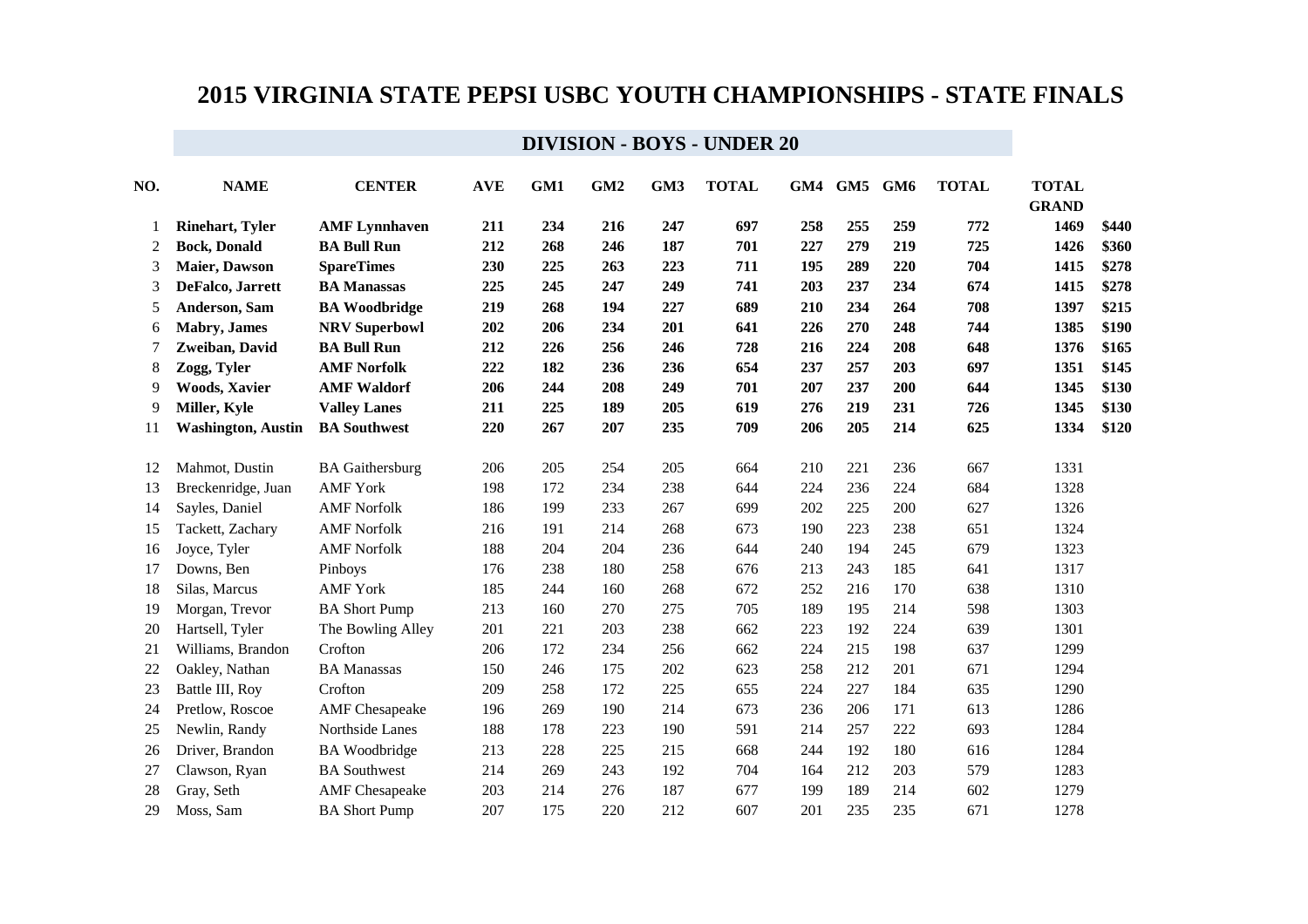| NO. | <b>NAME</b>         | <b>CENTER</b>             | <b>AVE</b> | GM1 | GM <sub>2</sub> | GM <sub>3</sub> | <b>TOTAL</b> |     | GM4 GM5 | GM6 | <b>TOTAL</b> | <b>TOTAL</b><br><b>GRAND</b> |
|-----|---------------------|---------------------------|------------|-----|-----------------|-----------------|--------------|-----|---------|-----|--------------|------------------------------|
| 30  | Dickerson, Robert   | Riverside Lanes           | 207        | 203 | 180             | 236             | 619          | 243 | 202     | 213 | 658          | 1277                         |
| 31  | Watts, Anthony      | <b>BA Manassas</b>        | 191        | 214 | 158             | 181             | 553          | 268 | 244     | 209 | 721          | 1274                         |
| 32  | Kidd, Trevor        | The Bowling Alley         | 194        | 213 | 263             | 169             | 645          | 255 | 195     | 178 | 628          | 1273                         |
| 33  | McGhee, Sheldon     | <b>Gator Bowl</b>         | 186        | 236 | 222             | 168             | 626          | 268 | 147     | 231 | 646          | 1272                         |
| 34  | Oliver, Pete        | <b>AMF</b> Fredericksburg | 188        | 211 | 212             | 187             | 610          | 235 | 199     | 220 | 654          | 1264                         |
| 35  | Roberson, Nick      | <b>SpareTimes</b>         | 198        | 187 | 238             | 225             | 650          | 229 | 236     | 148 | 613          | 1263                         |
| 36  | Blondino, Mikoel    | <b>AMF</b> Lynnhaven      | 191        | 188 | 217             | 257             | 662          | 195 | 195     | 205 | 595          | 1257                         |
| 37  | Nepomuceno, Daniel  | Fort Lee                  | 187        | 180 | 198             | 226             | 604          | 224 | 218     | 207 | 649          | 1253                         |
| 38  | Ennis, Sean         | <b>BA</b> Dranesville     | 185        | 158 | 180             | 268             | 606          | 221 | 249     | 169 | 639          | 1245                         |
| 39  | Burns, Jakob        | <b>BA</b> Southwest       | 199        | 242 | 247             | 222             | 711          | 160 | 188     | 183 | 531          | 1242                         |
| 40  | Woods, Timothy      | <b>Gator Bowl</b>         | 194        | 164 | 224             | 236             | 624          | 199 | 213     | 206 | 618          | 1242                         |
| 41  | Hipps, Dikki        | <b>AMF</b> Waldorf        | 162        | 188 | 205             | 205             | 598          | 205 | 221     | 216 | 642          | 1240                         |
| 42  | Jones, Ta'Shawn     | <b>AMF</b> Dale City      | 205        | 204 | 236             | 197             | 637          | 227 | 207     | 169 | 603          | 1240                         |
| 43  | Edwards, Daniel     | <b>BA</b> Woodbridge      | 225        | 300 | 160             | 181             | 641          | 181 | 194     | 222 | 597          | 1238                         |
| 44  | Zickefoose, Brandon | <b>BA</b> Manassas        | 162        | 225 | 203             | 225             | 653          | 229 | 170     | 185 | 584          | 1237                         |
| 45  | Morrison, Max       | Riverside Lanes           | 199        | 194 | 246             | 197             | 637          | 180 | 194     | 224 | 598          | 1235                         |
| 46  | Howser, Alec        | <b>BA Chantilly</b>       | 178        | 179 | 210             | 203             | 592          | 249 | 190     | 202 | 641          | 1233                         |
| 47  | Borelli, Matthew    | Potomac Lanes             | 182        | 189 | 192             | 214             | 595          | 187 | 232     | 219 | 638          | 1233                         |
| 48  | Bankston, Denard    | <b>BA</b> Woodbridge      | 209        | 218 | 257             | 199             | 674          | 185 | 159     | 215 | 559          | 1233                         |
| 49  | Riddle, Alex        | <b>BA Bull Run</b>        | 216        | 234 | 222             | 186             | 642          | 224 | 179     | 186 | 589          | 1231                         |
| 50  | Watson, Ryan        | <b>AMF Western Branch</b> | 214        | 211 | 216             | 251             | 678          | 201 | 183     | 160 | 544          | 1222                         |
| 51  | Sizemore, Cameron   | <b>BA</b> Eastern         | 164        | 193 | 225             | 213             | 631          | 254 | 161     | 175 | 590          | 1221                         |
| 52  | Beach, Andrew       | Crofton                   | 207        | 192 | 172             | 194             | 558          | 168 | 268     | 224 | 660          | 1218                         |
| 53  | Eister, Kyle        | <b>BA</b> Dranesville     | 159        | 170 | 160             | 166             | 496          | 210 | 266     | 243 | 719          | 1215                         |
| 54  | Bato, Isaac         | <b>AMF</b> Norfolk        | 204        | 180 | 174             | 221             | 575          | 226 | 201     | 205 | 632          | 1207                         |
| 55  | Brown, D'mico       | <b>AMF</b> Capital Plaza  | 194        | 224 | 253             | 176             | 653          | 215 | 171     | 168 | 554          | 1207                         |
| 56  | Hall, Austin        | Riverside Lanes           | 177        | 201 | 225             | 228             | 654          | 222 | 158     | 172 | 552          | 1206                         |
| 57  | Waldron, Logan      | Lee Hi Lanes              | 183        | 192 | 244             | 157             | 593          | 197 | 191     | 222 | 610          | 1203                         |
| 58  | Keller, Damien      | <b>AMF</b> Lynnhaven      | 217        | 213 | 193             | 172             | 578          | 150 | 234     | 235 | 619          | 1197                         |
| 59  | Lowe, Andrew        | Fort Meade                | 193        | 192 | 202             | 203             | 597          | 225 | 182     | 188 | 595          | 1192                         |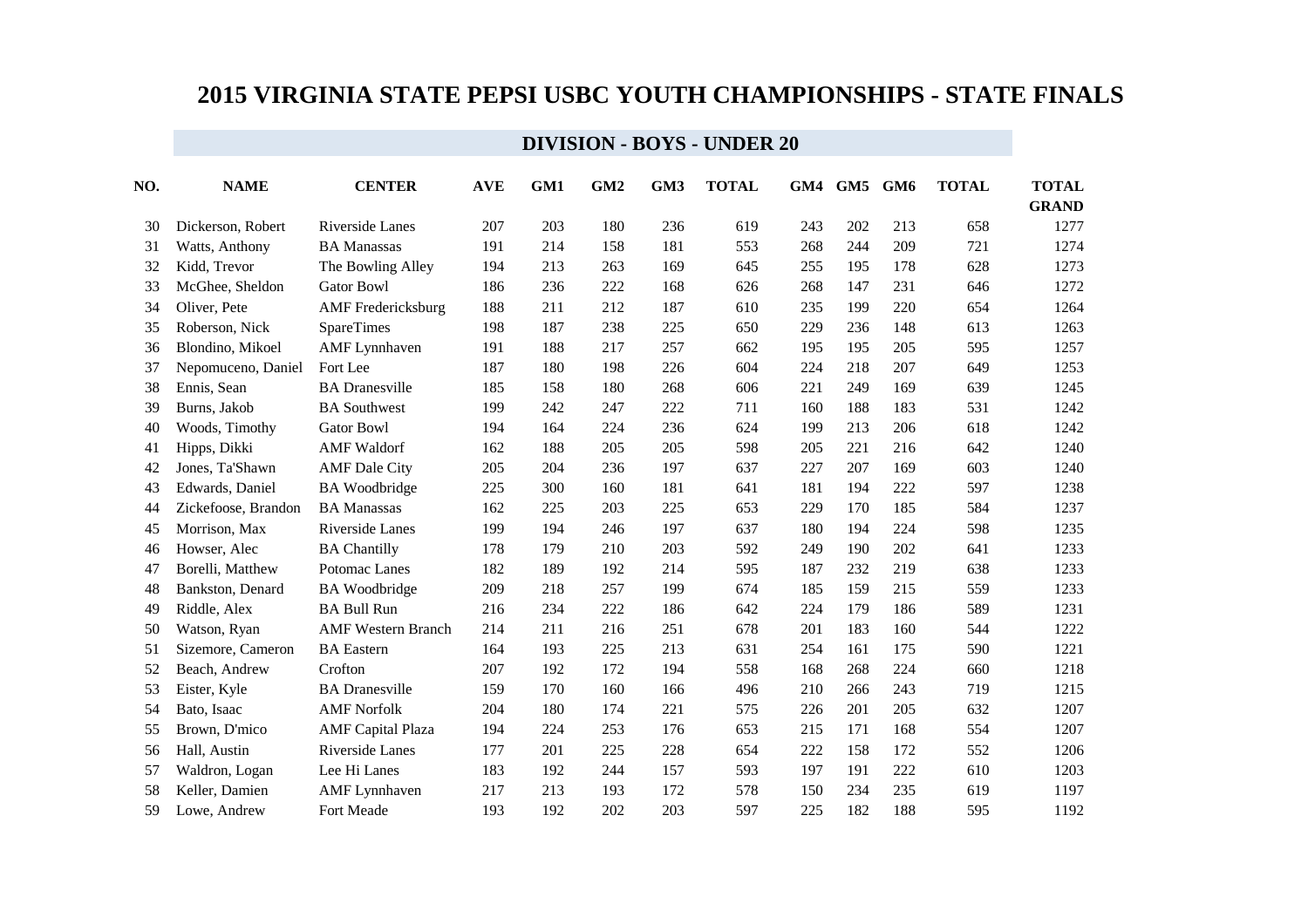| NO. | <b>NAME</b>       | <b>CENTER</b>                          | <b>AVE</b> | GM1 | GM <sub>2</sub> | GM3 | <b>TOTAL</b> |     | GM4 GM5 | GM6 | <b>TOTAL</b> | <b>TOTAL</b><br><b>GRAND</b> |
|-----|-------------------|----------------------------------------|------------|-----|-----------------|-----|--------------|-----|---------|-----|--------------|------------------------------|
| 60  | Roundtree, Gary   | <b>AMF Norfolk</b>                     | 197        | 147 | 175             | 221 | 543          | 209 | 225     | 215 | 649          | 1192                         |
| 61  | Greenberg, Josh   | <b>BA Short Pump</b>                   | 190        | 165 | 150             | 182 | 497          | 261 | 248     | 185 | 694          | 1191                         |
| 62  | Smith, Matt       | <b>AMF</b> Chesapeake                  | 192        | 141 | 201             | 267 | 609          | 165 | 177     | 238 | 580          | 1189                         |
| 63  | Hilowitz, Jason   | <b>AMF</b> Lynnhaven                   | 192        | 165 | 226             | 219 | 610          | 169 | 210     | 199 | 578          | 1188                         |
| 64  | Johnson, Nick     | The Bowling Alley                      | 179        | 215 | 208             | 151 | 574          | 194 | 225     | 191 | 610          | 1184                         |
| 65  | Eggleston, Josh   | <b>Liberty Lanes</b>                   | 167        | 249 | 199             | 191 | 639          | 184 | 201     | 158 | 543          | 1182                         |
| 66  | Johnson, Darren   | <b>BA Chantilly</b>                    | 193        | 188 | 190             | 217 | 595          | 190 | 154     | 236 | 580          | 1175                         |
| 67  | Morales, Anthony  | The Bowling Alley                      | 197        | 214 | 140             | 217 | 571          | 241 | 204     | 159 | 604          | 1175                         |
| 68  | Wallace, Cedric   | Riverside Lanes                        | 188        | 165 | 228             | 223 | 616          | 192 | 197     | 169 | 558          | 1174                         |
| 69  | Carroll, Austin   | <b>SpareTimes</b>                      | 175        | 210 | 199             | 195 | 604          | 192 | 176     | 200 | 568          | 1172                         |
| 70  | Poole, Jordan     | <b>AMF</b> Dale City                   | 169        | 194 | 215             | 200 | 609          | 200 | 165     | 195 | 560          | 1169                         |
| 71  | Brown, Nicholas   | <b>BA Manassas</b>                     | 176        | 197 | 203             | 162 | 562          | 199 | 158     | 247 | 604          | 1166                         |
| 72  | Johnson, Ryan     | <b>AMF</b> Capital Plaza               | 190        | 170 | 244             | 173 | 587          | 211 | 212     | 156 | 579          | 1166                         |
| 73  | Herndon, Chad     | <b>SpareTimes</b>                      | 189        | 168 | 233             | 187 | 588          | 158 | 193     | 226 | 577          | 1165                         |
| 74  | Mann, Kyle        | <b>AMF</b> Fredericksburg              | 196        | 215 | 191             | 207 | 613          | 201 | 177     | 172 | 550          | 1163                         |
| 75  | Stacy Jr, Shawn   | <b>SpareTimes</b>                      | 200        | 193 | 187             | 210 | 590          | 231 | 162     | 180 | 573          | 1163                         |
| 76  | Garrison Jr, Wade | <b>Liberty Lanes</b>                   | 185        | 150 | 205             | 216 | 571          | 194 | 194     | 203 | 591          | 1162                         |
| 77  | Huffman, Corey    | <b>BA Manassas</b>                     | 178        | 226 | 162             | 189 | 577          | 171 | 215     | 198 | 584          | 1161                         |
| 78  | Cox, Ryan         | Pinboys                                | 205        | 195 | 213             | 212 | 620          | 171 | 203     | 166 | 540          | 1160                         |
| 79  | Francis, Gregory  | <b>BA</b> Southwest                    | 205        | 242 | 159             | 201 | 602          | 198 | 170     | 186 | 554          | 1156                         |
| 80  | Newsom, William   | Franklin Bowling Cent                  | 202        | 175 | 210             | 196 | 581          | 190 | 204     | 180 | 574          | 1155                         |
| 81  | Smith Jr, Kenneth | <b>Gator Bowl</b>                      | 183        | 205 | 223             | 180 | 608          | 196 | 180     | 171 | 547          | 1155                         |
| 82  |                   | Bowman-Bonner, Avan AMF Marlow Heights | 186        | 155 | 156             | 191 | 502          | 205 | 214     | 233 | 652          | 1154                         |
| 83  | Haley, Bryan      | <b>AMF</b> Waldorf                     | 184        | 192 | 220             | 157 | 569          | 203 | 207     | 175 | 585          | 1154                         |
| 84  | Sutphin, Austin   | Lord Calvert                           | 206        | 215 | 222             | 201 | 638          | 168 | 181     | 167 | 516          | 1154                         |
| 85  | Couser, Kalif     | <b>AMF York</b>                        | 190        | 251 | 174             | 165 | 590          | 203 | 159     | 201 | 563          | 1153                         |
| 86  | Logan, Tyler      | Riverside Lanes                        | 180        | 141 | 188             | 181 | 510          | 175 | 248     | 217 | 640          | 1150                         |
| 87  | Bloom, Robert     | Pinboys                                | 174        | 237 | 194             | 192 | 623          | 168 | 193     | 166 | 527          | 1150                         |
| 88  | Butler, Tyriq     | Potomac Lanes                          | 182        | 153 | 203             | 198 | 554          | 171 | 195     | 226 | 592          | 1146                         |
| 89  | Nunnally, Austin  | <b>BA</b> Southwest                    | 168        | 136 | 193             | 161 | 490          | 260 | 211     | 184 | 655          | 1145                         |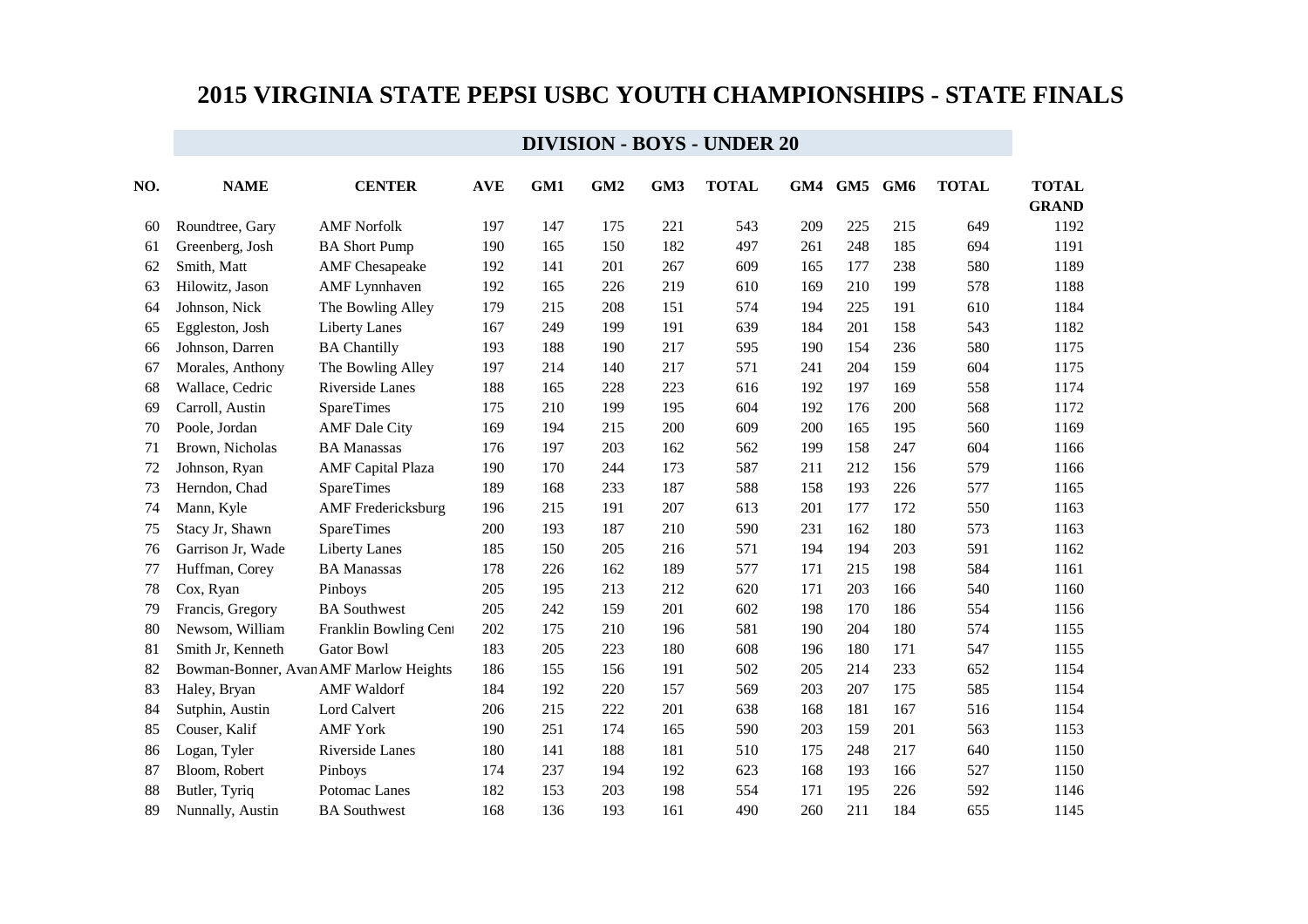| NO. | <b>NAME</b>           | <b>CENTER</b>               | <b>AVE</b> | GM1 | GM <sub>2</sub> | GM3 | <b>TOTAL</b> | GM4 | GM5 | GM6 | <b>TOTAL</b> | <b>TOTAL</b><br><b>GRAND</b> |
|-----|-----------------------|-----------------------------|------------|-----|-----------------|-----|--------------|-----|-----|-----|--------------|------------------------------|
| 90  | Alexander, DeVante    | <b>AMF</b> Capital Plaza    | 188        | 196 | 184             | 268 | 648          | 169 | 175 | 153 | 497          | 1145                         |
| 91  | Butz, Scott           | <b>AMF</b> York             | 187        | 170 | 193             | 221 | 584          | 221 | 170 | 167 | 558          | 1142                         |
| 92  | Oakes, Logan          | <b>Valley Lanes</b>         | 189        | 177 | 169             | 201 | 547          | 169 | 211 | 213 | 593          | 1140                         |
| 93  | Rush, Thomas          | <b>BA Bull Run</b>          | 197        | 203 | 161             | 177 | 541          | 127 | 238 | 227 | 592          | 1133                         |
| 94  | Nicholas, Brandon     | <b>AMF Western Branch</b>   | 149        | 241 | 198             | 189 | 628          | 156 | 178 | 169 | 503          | 1131                         |
| 95  | Gilbert, John         | <b>AMF</b> Dale City        | 170        | 172 | 168             | 175 | 515          | 172 | 208 | 236 | 616          | 1131                         |
| 96  | Douttiel, David       | <b>BA</b> Southwest         | 203        | 181 | 191             | 171 | 543          | 191 | 225 | 170 | 586          | 1129                         |
| 97  | Payne, Austin         | <b>BA Short Pump</b>        | 189        | 189 | 143             | 188 | 520          | 265 | 146 | 198 | 609          | 1129                         |
| 98  | Sadles, Triston       | SpareTimes                  | 204        | 197 | 194             | 136 | 527          | 153 | 248 | 200 | 601          | 1128                         |
| 99  | LaPrade, Joshua       | <b>Holiday Bowl</b>         | 161        | 199 | 191             | 198 | 588          | 193 | 161 | 182 | 536          | 1124                         |
| 100 | Mayer, Dustin         | <b>SpareTimes</b>           | 201        | 244 | 202             | 179 | 625          | 204 | 163 | 131 | 498          | 1123                         |
| 101 | Ritter, Brent         | <b>Royal Family Bowling</b> | 190        | 129 | 279             | 211 | 619          | 186 | 184 | 132 | 502          | 1121                         |
| 102 | Lee, Curtis           | Lord Calvert                | 175        | 243 | 245             | 161 | 649          | 148 | 177 | 147 | 472          | 1121                         |
| 103 | Davis, Mayson         | <b>BA Short Pump</b>        | 210        | 209 | 142             | 130 | 481          | 185 | 203 | 247 | 635          | 1116                         |
| 104 | Jackson, Jordan       | <b>AMF</b> Capital Plaza    | 200        | 181 | 198             | 223 | 602          | 156 | 174 | 177 | 507          | 1109                         |
| 105 | Brown, Kevin          | <b>BA</b> Midlothian        | 181        | 195 | 174             | 151 | 520          | 148 | 195 | 244 | 587          | 1107                         |
| 106 | Littlejohn, Christian | <b>AMF</b> Capital Plaza    | 148        | 117 | 174             | 170 | 461          | 225 | 235 | 184 | 644          | 1105                         |
| 107 | McManus, Shawn        | <b>BA</b> Woodbridge        | 201        | 143 | 212             | 229 | 584          | 208 | 149 | 163 | 520          | 1104                         |
| 108 | Darden, Ben           | <b>AMF</b> Shrader          | 187        | 180 | 222             | 215 | 617          | 170 | 135 | 176 | 481          | 1098                         |
| 109 | Wilson, Sebastian     | <b>AMF</b> Hilltop          | 193        | 203 | 178             | 166 | 547          | 198 | 190 | 163 | 551          | 1098                         |
| 110 | Simmons, Armand       | Fort Lee                    | 159        | 159 | 171             | 247 | 577          | 190 | 180 | 148 | 518          | 1095                         |
| 111 | Gardner, Trevor       | <b>AMF Western Branch</b>   | 184        | 161 | 183             | 232 | 576          | 180 | 182 | 155 | 517          | 1093                         |
| 112 | Kingsbury, Kyle       | Lord Calvert                | 161        | 192 | 149             | 248 | 589          | 159 | 171 | 173 | 503          | 1092                         |
| 113 | Palmer, David         | The Bowling Alley           | 184        | 177 | 193             | 227 | 597          | 151 | 197 | 143 | 491          | 1088                         |
| 114 | Brannon, Gavin        | Village Lanes (Leesbu       | 136        | 214 | 220             | 192 | 626          | 168 | 156 | 129 | 453          | 1079                         |
| 115 | Curtis, Jason         | <b>AMF York</b>             | 169        | 204 | 147             | 164 | 515          | 203 | 206 | 155 | 564          | 1079                         |
| 116 | Valeri, Javier        | <b>BA</b> Gaithersburg      | 138        | 148 | 200             | 190 | 538          | 199 | 147 | 191 | 537          | 1075                         |
| 117 | Worley, Preston       | <b>Lord Calvert</b>         | 174        | 141 | 176             | 166 | 483          | 181 | 200 | 210 | 591          | 1074                         |
| 118 | Herndon, Cole         | <b>SpareTimes</b>           | 181        | 169 | 191             | 153 | 513          | 180 | 211 | 169 | 560          | 1073                         |
| 119 | Lawson, Brandon       | NRV Superbowl               | 187        | 172 | 194             | 196 | 562          | 213 | 156 | 141 | 510          | 1072                         |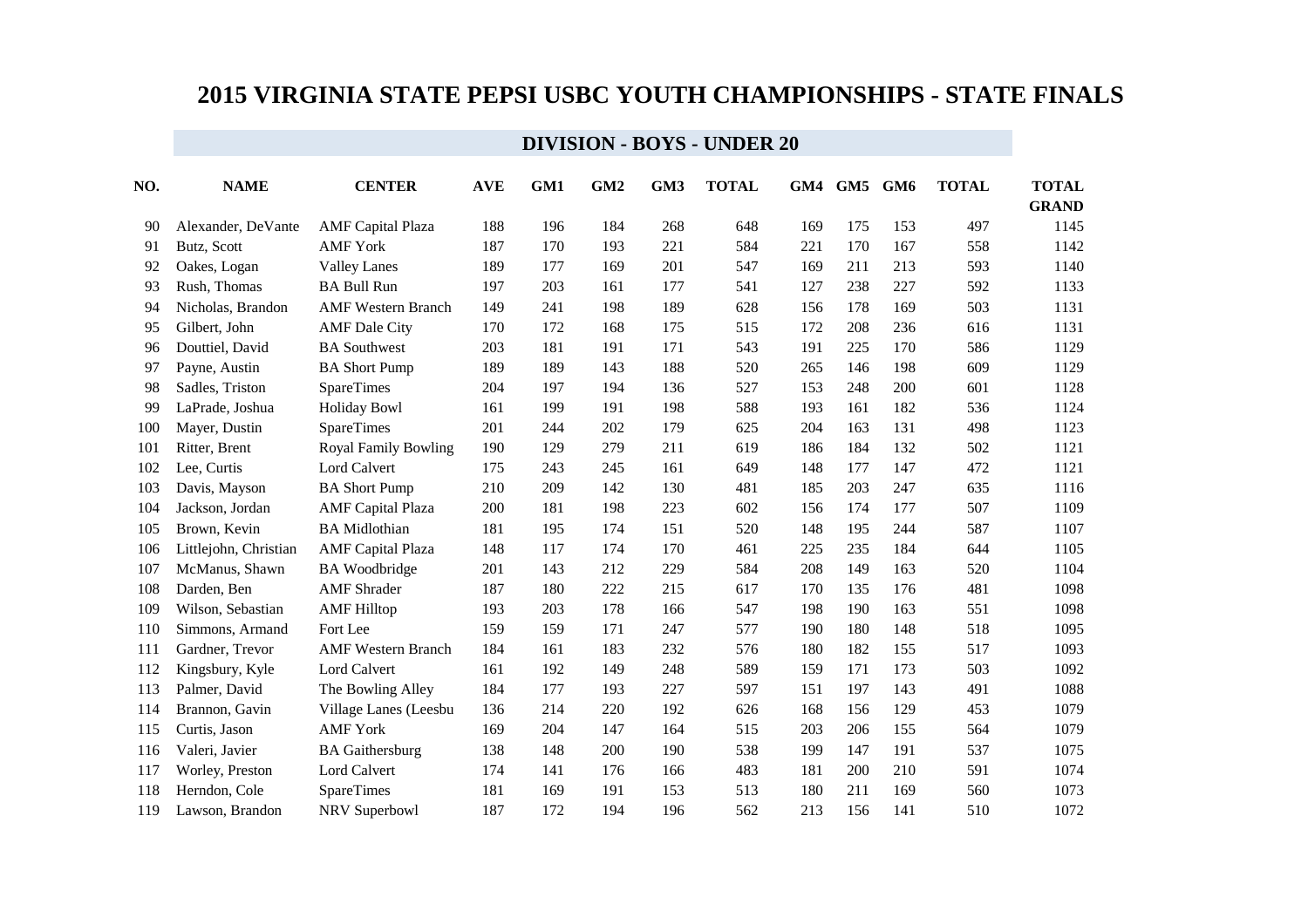| NO. | <b>NAME</b>        | <b>CENTER</b>          | <b>AVE</b> | GM1 | GM <sub>2</sub> | GM <sub>3</sub> | <b>TOTAL</b> | GM4 | GM5 | GM6 | <b>TOTAL</b> | <b>TOTAL</b><br><b>GRAND</b> |
|-----|--------------------|------------------------|------------|-----|-----------------|-----------------|--------------|-----|-----|-----|--------------|------------------------------|
| 120 | Carney, Andrew     | NRV Superbowl          | 174        | 146 | 234             | 174             | 554          | 169 | 162 | 183 | 514          | 1068                         |
| 121 | Kaso, Will         | <b>BA Manassas</b>     | 171        | 160 | 194             | 187             | 541          | 213 | 181 | 131 | 525          | 1066                         |
| 122 | Larsen, Donavan    | <b>AMF York</b>        | 176        | 213 | 209             | 156             | 578          | 142 | 188 | 155 | 485          | 1063                         |
| 123 | Lebrun, Daniel     | Pinboys                | 172        | 179 | 172             | 152             | 503          | 194 | 179 | 186 | 559          | 1062                         |
| 124 | Henderson, Khaelin | <b>BA Short Pump</b>   | 189        | 168 | 164             | 185             | 517          | 185 | 180 | 180 | 545          | 1062                         |
| 125 | Hamilton, Tyler    | Crofton                | 193        | 204 | 159             | 178             | 541          | 159 | 167 | 195 | 521          | 1062                         |
| 126 | Holbrook, Conrad   | <b>BA Manassas</b>     | 185        | 179 | 146             | 167             | 492          | 177 | 197 | 194 | 568          | 1060                         |
| 127 | Gardner, Evan      | Pinboys                | 176        | 155 | 222             | 159             | 536          | 157 | 196 | 170 | 523          | 1059                         |
| 128 | Fox, James         | <b>BA Manassas</b>     | 179        | 158 | 156             | 215             | 529          | 211 | 152 | 166 | 529          | 1058                         |
| 129 | Claxton, Sean      | <b>BA</b> Gaithersburg | 168        | 254 | 129             | 160             | 543          | 230 | 148 | 137 | 515          | 1058                         |
| 130 | Robinson, Jeremy   | <b>BA</b> Manassas     | 171        | 160 | 189             | 170             | 519          | 168 | 178 | 191 | 537          | 1056                         |
| 131 | Kyle, Bobby        | <b>BA Chantilly</b>    | 186        | 188 | 156             | 194             | 538          | 148 | 174 | 193 | 515          | 1053                         |
| 132 | Davis, Diante      | <b>BA</b> Eastern      | 165        | 173 | 175             | 216             | 564          | 126 | 182 | 177 | 485          | 1049                         |
| 133 | Presgraves, Trea   | <b>AMF York</b>        | 192        | 165 | 218             | 190             | 573          | 168 | 155 | 152 | 475          | 1048                         |
| 134 | Truslow, Austin    | <b>Staunton Lanes</b>  | 184        | 176 | 210             | 109             | 495          | 179 | 167 | 205 | 551          | 1046                         |
| 135 | Harris, Owen       | <b>SpareTimes</b>      | 168        | 171 | 224             | 200             | 595          | 143 | 175 | 132 | 450          | 1045                         |
| 136 | Bynum, Zachary     | Potomac Lanes          | 176        | 172 | 181             | 176             | 529          | 182 | 138 | 192 | 512          | 1041                         |
| 137 | Liffiton, Mark     | <b>BA</b> Manassas     | 178        | 174 | 133             | 151             | 458          | 196 | 202 | 183 | 581          | 1039                         |
| 138 | Marean, Peter      | Northside Lanes        | 178        | 178 | 210             | 172             | 560          | 182 | 165 | 129 | 476          | 1036                         |
| 139 | Deniston, Justin   | <b>AMF</b> Waldorf     | 182        | 177 | 204             | 186             | 567          | 149 | 141 | 178 | 468          | 1035                         |
| 140 | Proul, Nathaniel   | Village Lanes (Leesbu  | 159        | 203 | 157             | 146             | 506          | 172 | 181 | 168 | 521          | 1027                         |
| 141 | Williams, Zach     | The Bowling Alley      | 168        | 168 | 194             | 161             | 523          | 176 | 155 | 173 | 504          | 1027                         |
| 142 | Stump, Aaron       | Northside Lanes        | 164        | 157 | 214             | 157             | 528          | 111 | 185 | 202 | 498          | 1026                         |
| 143 | Esswein, John      | Northside Lanes        | 155        | 178 | 152             | 176             | 506          | 193 | 154 | 170 | 517          | 1023                         |
| 144 | Morrison, Josh     | <b>AMF York</b>        | 172        | 170 | 146             | 198             | 514          | 193 | 151 | 160 | 504          | 1018                         |
| 145 | Marciano, Hunter   | Pinboys                | 186        | 194 | 100             | 204             | 498          | 199 | 165 | 153 | 517          | 1015                         |
| 146 | Barber, Daniel     | Fort Lee               | 169        | 155 | 175             | 149             | 479          | 174 | 210 | 150 | 534          | 1013                         |
| 147 | Liberati, Nick     | <b>BA</b> Manassas     | 165        | 157 | 153             | 145             | 455          | 197 | 176 | 182 | 555          | 1010                         |
| 148 | Reason, Cailean    | <b>AMF</b> Chesapeake  | 183        | 170 | 186             | 159             | 515          | 160 | 180 | 153 | 493          | 1008                         |
| 149 | Brook Jr, Philip   | <b>Gator Bowl</b>      | 174        | 145 | 178             | 181             | 504          | 132 | 203 | 169 | 504          | 1008                         |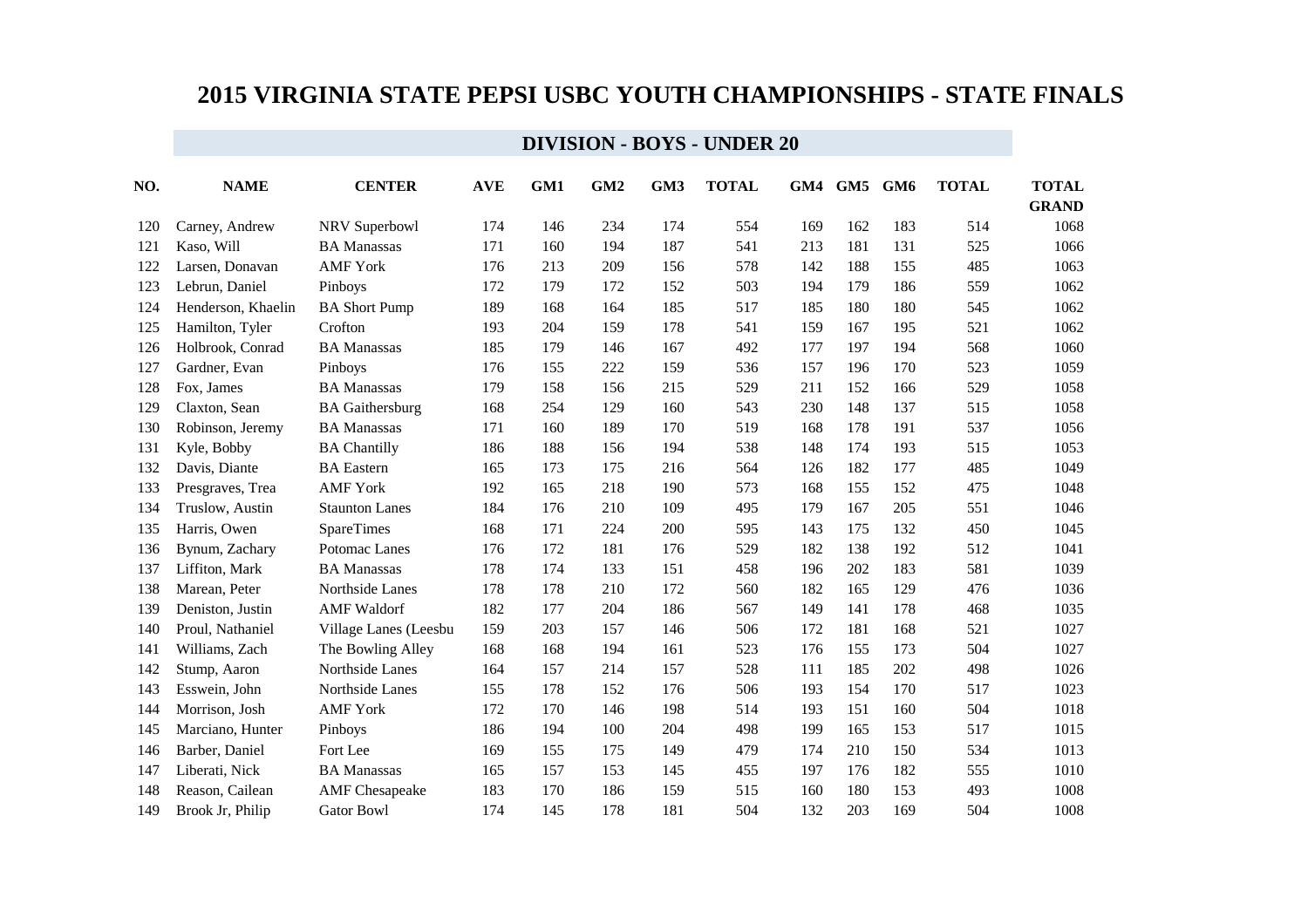| NO. | <b>NAME</b>         | <b>CENTER</b>             | <b>AVE</b> | GM1 | GM <sub>2</sub> | GM3 | <b>TOTAL</b> | GM4 | GM5 | GM6 | <b>TOTAL</b> | <b>TOTAL</b><br><b>GRAND</b> |
|-----|---------------------|---------------------------|------------|-----|-----------------|-----|--------------|-----|-----|-----|--------------|------------------------------|
| 150 | Bogan, Zachary      | <b>BA</b> Gaithersburg    | 145        | 156 | 179             | 174 | 509          | 166 | 150 | 180 | 496          | 1005                         |
| 151 | Ryan, Sean          | Village Lanes (Gl'cest    | 144        | 176 | 191             | 155 | 522          | 134 | 174 | 173 | 481          | 1003                         |
| 152 | Carroll, De'Vonte   | Potomac Lanes             | 140        | 122 | 161             | 142 | 425          | 194 | 226 | 153 | 573          | 998                          |
| 153 | Zilk, John          | Pinboys                   | 174        | 156 | 140             | 216 | 512          | 153 | 184 | 148 | 485          | 997                          |
| 154 | Ricketts, Jacob     | Northside Lanes           | 162        | 161 | 201             | 156 | 518          | 160 | 158 | 158 | 476          | 994                          |
| 155 | Bullock, Cameron    | <b>BA</b> Southwest       | 159        | 169 | 145             | 159 | 473          | 166 | 207 | 147 | 520          | 993                          |
| 156 | Mullen, Josh        | <b>SpareTimes</b>         | 139        | 194 | 169             | 150 | 513          | 155 | 172 | 149 | 476          | 989                          |
| 157 | Barton, Terrence    | <b>AMF</b> Capital Plaza  | 185        | 157 | 184             | 190 | 531          | 159 | 150 | 148 | 457          | 988                          |
| 158 | Hylton, Walker      | Riverside Lanes           | 152        | 139 | 150             | 188 | 477          | 208 | 172 | 130 | 510          | 987                          |
| 159 | Ray, Cameron        | <b>SpareTimes</b>         | 161        | 165 | 162             | 150 | 477          | 164 | 170 | 173 | 507          | 984                          |
| 160 | O'Neill, Corey      | <b>AMF</b> Waldorf        | 203        | 172 | 137             | 170 | 479          | 127 | 169 | 204 | 500          | 979                          |
| 161 | Akine, Michael      | Fort Lee                  | 177        | 165 | 136             | 183 | 484          | 150 | 169 | 159 | 478          | 962                          |
| 162 | Lucas, Clayton      | Hopewell Bowling Cer      | 156        | 139 | 148             | 156 | 443          | 146 | 186 | 187 | 519          | 962                          |
| 163 | Dagliano, Tyler     | <b>AMF</b> Hanover        | 142        | 151 | 205             | 129 | 485          | 127 | 178 | 170 | 475          | 960                          |
| 164 | Williams, Sean      | Langley AFB               | 163        | 201 | 96              | 182 | 479          | 171 | 145 | 165 | 481          | 960                          |
| 165 | Kraszney, Cole      | <b>AMF</b> Dale City      | 150        | 172 | 163             | 179 | 514          | 134 | 174 | 137 | 445          | 959                          |
| 166 | Lathan, Marcus      | <b>AMF Western Branch</b> | 150        | 157 | 179             | 157 | 493          | 138 | 160 | 167 | 465          | 958                          |
| 167 | Rosenberger, Austin | Northside Lanes           | 155        | 148 | 167             | 159 | 474          | 157 | 168 | 155 | 480          | 954                          |
| 168 | Hankins, Steve (Bo) | <b>AMF Williamsburg</b>   | 147        | 133 | 152             | 231 | 516          | 157 | 135 | 143 | 435          | 951                          |
| 169 | Melton, Cody        | Lee Hi Lanes              | 168        | 161 | 169             | 149 | 479          | 143 | 177 | 148 | 468          | 947                          |
| 170 | Young, Nathaniel    | Rocky Mount               | 161        | 160 | 145             | 201 | 506          | 142 | 149 | 148 | 439          | 945                          |
| 171 | Wilson, Eric        | <b>AMF</b> Fredericksburg | 150        | 134 | 163             | 152 | 449          | 154 | 154 | 187 | 495          | 944                          |
| 172 | Halpern, Tyler      | <b>AMF</b> Chesapeake     | 171        | 167 | 146             | 131 | 444          | 166 | 186 | 146 | 498          | 942                          |
| 173 | Vacco, Dylan        | Village Lanes (Leesbu     | 145        | 124 | 145             | 155 | 424          | 141 | 172 | 203 | 516          | 940                          |
| 174 | Franz, Ryan         | <b>BA</b> Manassas        | 164        | 177 | 162             | 190 | 529          | 124 | 133 | 154 | 411          | 940                          |
| 175 | Hurst, Nathan       | <b>Lord Calvert</b>       | 168        | 169 | 159             | 114 | 442          | 157 | 171 | 153 | 481          | 923                          |
| 176 | Fleming, Thomas     | Village Lanes (Leesbu     | 147        | 162 | 166             | 174 | 502          | 124 | 96  | 183 | 403          | 905                          |
| 177 | Pastella, Casey     | <b>AMF</b> York           | 173        | 183 | 168             | 159 | 510          | 127 | 105 | 144 | 376          | 886                          |
| 178 | Drummand, Jeremy    | Pinboys                   | 149        | 169 | 123             | 151 | 443          | 179 | 156 | 102 | 437          | 880                          |
| 179 | Stogdale, Spencer   | <b>Lord Calvert</b>       | 140        | 162 | 145             | 125 | 432          | 165 | 128 | 154 | 447          | 879                          |